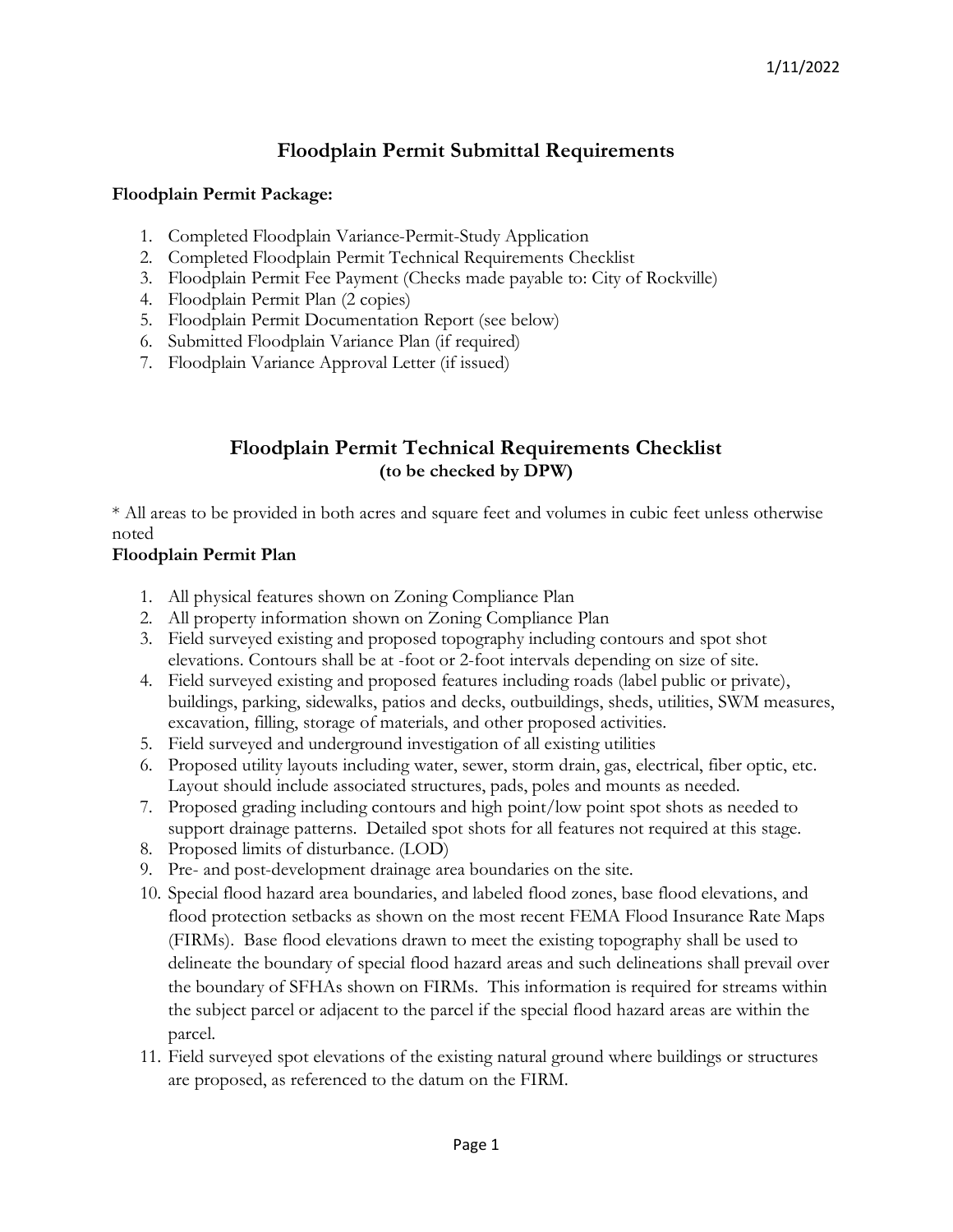### **Floodplain Permit Documentation Report:**

- 1. A description of the project to include the following sections:
	- a. A description of the existing use and features on the site
	- b. description of the proposed use and proposed features or modifications to the site
	- c. If fill is proposed to be placed for a purpose other than to elevate structures, the applicant shall indicate the intended purpose for the fill.
- 2. Seal, signature, and license number of a Maryland Professional Engineer on the cover of the Documentation Report.
- 3. Copies of submitted permit applications to Maryland Department of the Environment and Army Corps of Engineers for wetland and waterway construction permits, if required. State and federal permit approvals must be obtained prior to issuance of City Floodplain Permit.
- 4. Floodplain Computations and Analysis
	- a. Where floodways are not delineated or base flood elevations are not shown on the FIRMs, the Floodplain Administrator has the authority to require the applicant to use information provided by the Floodplain Administrator, information that is available from Federal, State, or other sources, or to determine such information using accepted engineering practices or methods approved by the Floodplain Administrator. [Note: See "Managing Floodplain Development in Approximate Zone A Areas: A Guide for Obtaining and Developing Base (100-Year) Flood Elevations" (FEMA 265).]
	- b. Determination of the base flood elevations, for development proposals and subdivision proposals, each with at least 5 lots or at least 5 acres, whichever is the lesser, in special flood hazard areas where base flood elevations are not shown on the FIRM; if hydrologic and hydraulic engineering analyses are submitted, such analyses shall be performed in accordance with the requirements and specifications of MDE and FEMA.
	- c. Hydrologic and hydraulic engineering analyses for proposals in special flood hazard areas where FEMA has provided base flood elevations but has not delineated a floodway; such analyses shall demonstrate that the cumulative effect of proposed development, when combined with all other existing and anticipated development will not increase the water surface elevation of the base flood by more than one foot, or a lower increase if required by MDE.
	- d. Certifications and/or technical analyses prepared or conducted by a licensed professional engineer, registered land surveyor or licensed architect, as appropriate. The preparer(s) must be licensed in the State of Maryland. Required information may include:
		- (a) The determination of the base flood elevations or hydrologic and hydraulic engineering analyses prepared by a licensed professional engineer that are required by the Floodplain Administrator or are required by this Chapter in Sec. 10-57 for certain subdivisions and development; Sec. 10-58(B) for development in special flood hazard areas with base flood elevations but no designated floodways; and Sec. 10-58(D) for deliberate alteration or relocation of watercourses.
		- (b) The Floodplain Administrator, at his or her sole discretion, may require the Floodplain Permit to be supported by hydrologic and hydraulic engineering analyses based on ultimate development of the watershed, assuming current zoning at the time of the study.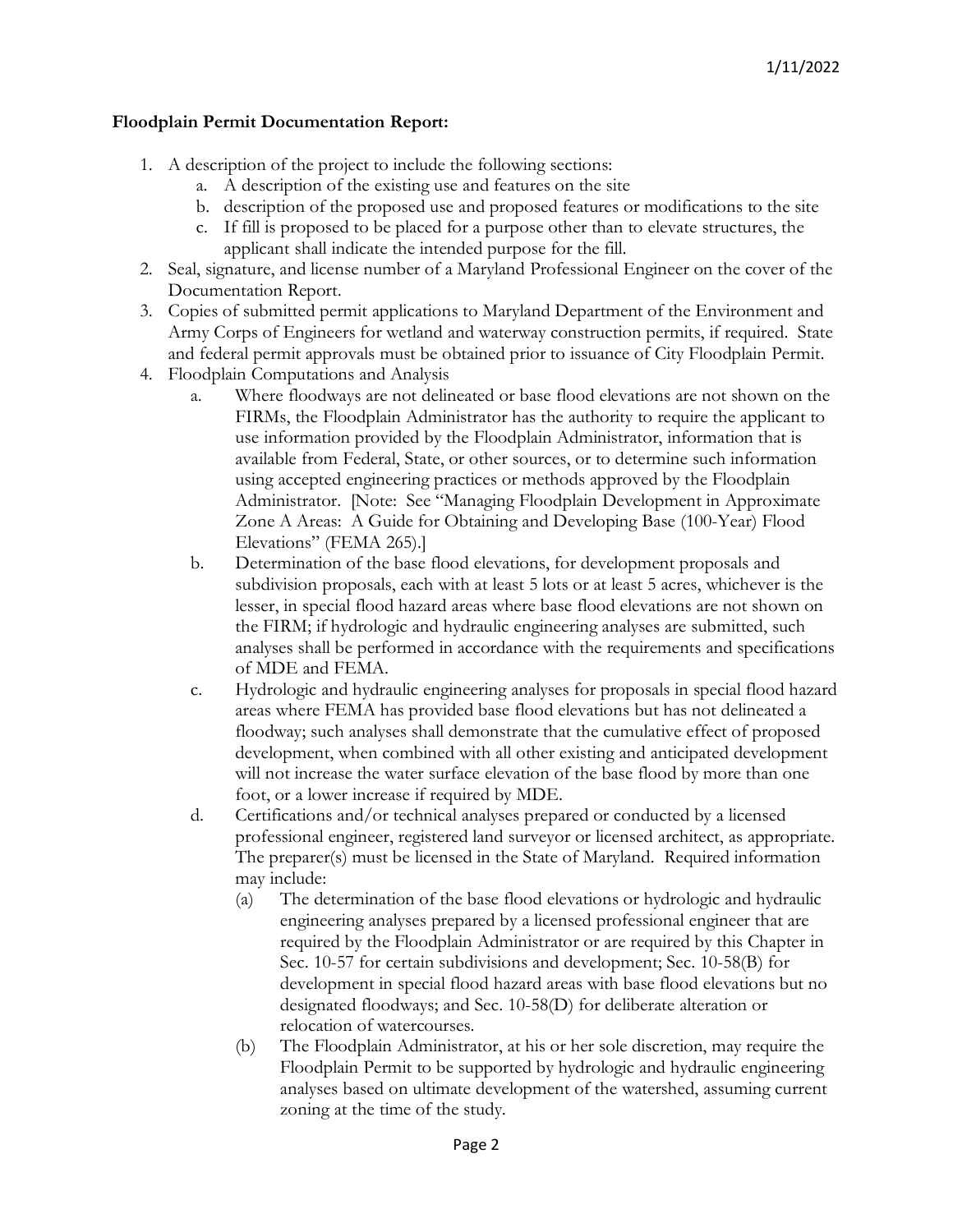- (c) Topographic survey and/or stake-out information of special flood hazard area boundaries and relevant elevations on or adjacent to proposed development.
- 4. Additional Application Contents for Structures
	- a. For proposed buildings and structures, including substantial improvement and repair of substantial damage, and placement and replacement of manufactured structures, including substantial improvement and repair of substantial damage:
		- i. The proposed elevation of the lowest floor, including basement, referenced to the datum on the FIRM and a signed Agreement to Submit an Elevation Certificate.
		- ii. The signed Declaration of Land Restriction (Nonconversion Agreement) that shall be recorded in the Montgomery County land records prior to issuance of the Certificate of Occupancy, if the application includes an enclosure below the lowest floor or a crawl/underfloor space that is more than four (4) feet in height.
		- iii. A written evaluation of alternative methods considered to elevate structures and manufactured structures, if the location is in nontidal waters of the State and fill is proposed to achieve the elevation required in Sec. 10-78(A) or Sec.  $10-79(A)$ .
	- b. For temporary structures and temporary storage, specification of the duration of the temporary use.
	- c. For proposed work on existing buildings, structures, and manufactured structures, including any improvement, addition, repairs, alterations, rehabilitation, or reconstruction, sufficient information to determine if the work constitutes substantial improvement or repair of substantial damage, including but not limited to:
		- i. If the existing building or structure was constructed after January 5, 1978, evidence that the work will not alter any aspect of the building or structure that was required for compliance with the floodplain management requirements in effect at the time the building or structure was permitted.
		- ii. If the proposed work is a horizontal addition, a description of the addition and whether it will be independently supported or structurally connected to the base building and the nature of all other modifications to the base building, if any.
		- iii. Documentation of the market value of the building or structure before the improvement or, if the work is repair of damage, before the damage occurred.
		- iv. Documentation of the actual cash value of all proposed work, including the actual cash value of all work necessary to repair and restore damage to the before-damaged condition, regardless of the amount of work that will be performed. The value of work performed by the owner or volunteers shall be valued at market labor rates; the value of donated or discounted materials shall be valued at market rates.
	- d. For nonresidential structures that are proposed with floodproofing, an operations and maintenance plan as specified in Sec. 10-79(B)(3).
	- e. Certifications and/or technical analyses prepared or conducted by a licensed professional engineer, registered land surveyor or licensed architect, as appropriate.